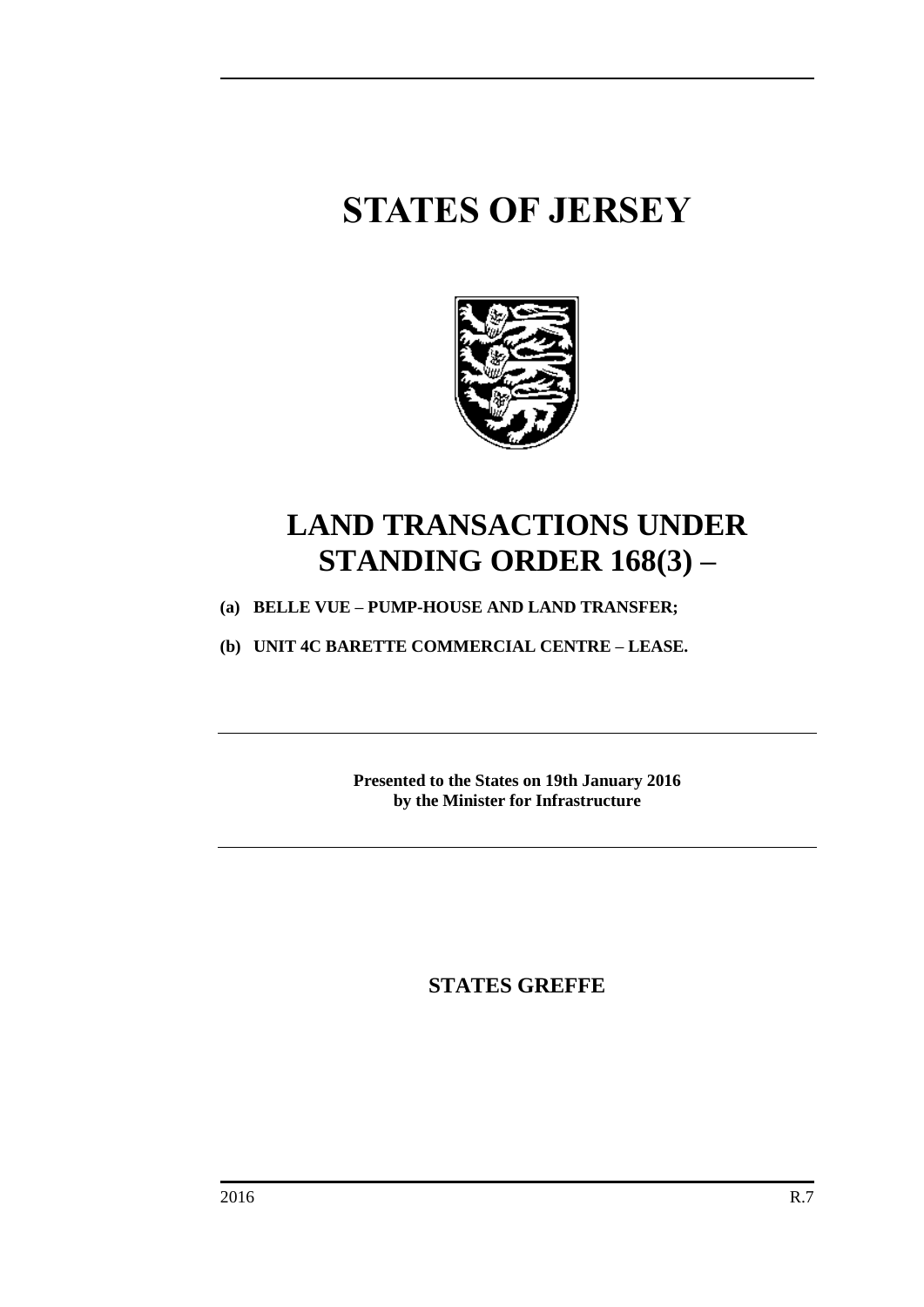#### **REPORT**

**Decision(s):** Under Standing Order 168(3) the Minister for Treasury and Resources hereby notifies the States that he has accepted the recommendation of the Property Holdings Department to agree to the following –

#### **(a) Land transaction –**

The gift, cession and transfer to the Parish of St. Brelade ("the Parish") of an area of land currently within the ownership of the Public of the Island of Jersey ("the Public"), so as to facilitate the redesign of the car park contingent to the Belle Vue development (all works to be carried out by Andium) and the gift, cession and transfer to the Parish of the pump-house.

The Minister hereby authorises, as applicable, the Attorney General and the Greffier of the States to pass any contract which is required to be passed on behalf of the Public; and the Director of Property Holdings to conclude any contract which is required to be concluded on behalf of the Public.

After the expiry of 15 days following presentation to the States the transaction may be concluded.

*(Drawing attached at Appendix 1.)*

*Further information on this decision can be found on [www.gov.je](http://www.gov.je/) under Ministerial Decisions/Treasury and Resources/Property Holdings (reference MD-PH-2016-0009).*

### **(b) Land transaction –**

For the Public of the Island to enter into a new 9 year lease of Unit 4C at the Barette Commercial Centre, to be occupied by the Economic Development Department.

The Minister hereby authorises, as applicable, the Attorney General and the Greffier of the States to pass any contract which is required to be passed on behalf of the Public; and the Director of Property Holdings to conclude any contract which is required to be concluded on behalf of the Public.

After the expiry of 15 days following presentation to the States the transaction may be concluded.

*(Drawing attached at Appendix 2.)*

*Further information on this decision can be found on <i>[www.gov.je](http://www.gov.je/)* under *Ministerial Decisions/Treasury and Resources/Property Holdings (reference MD-PH-2016-0013).*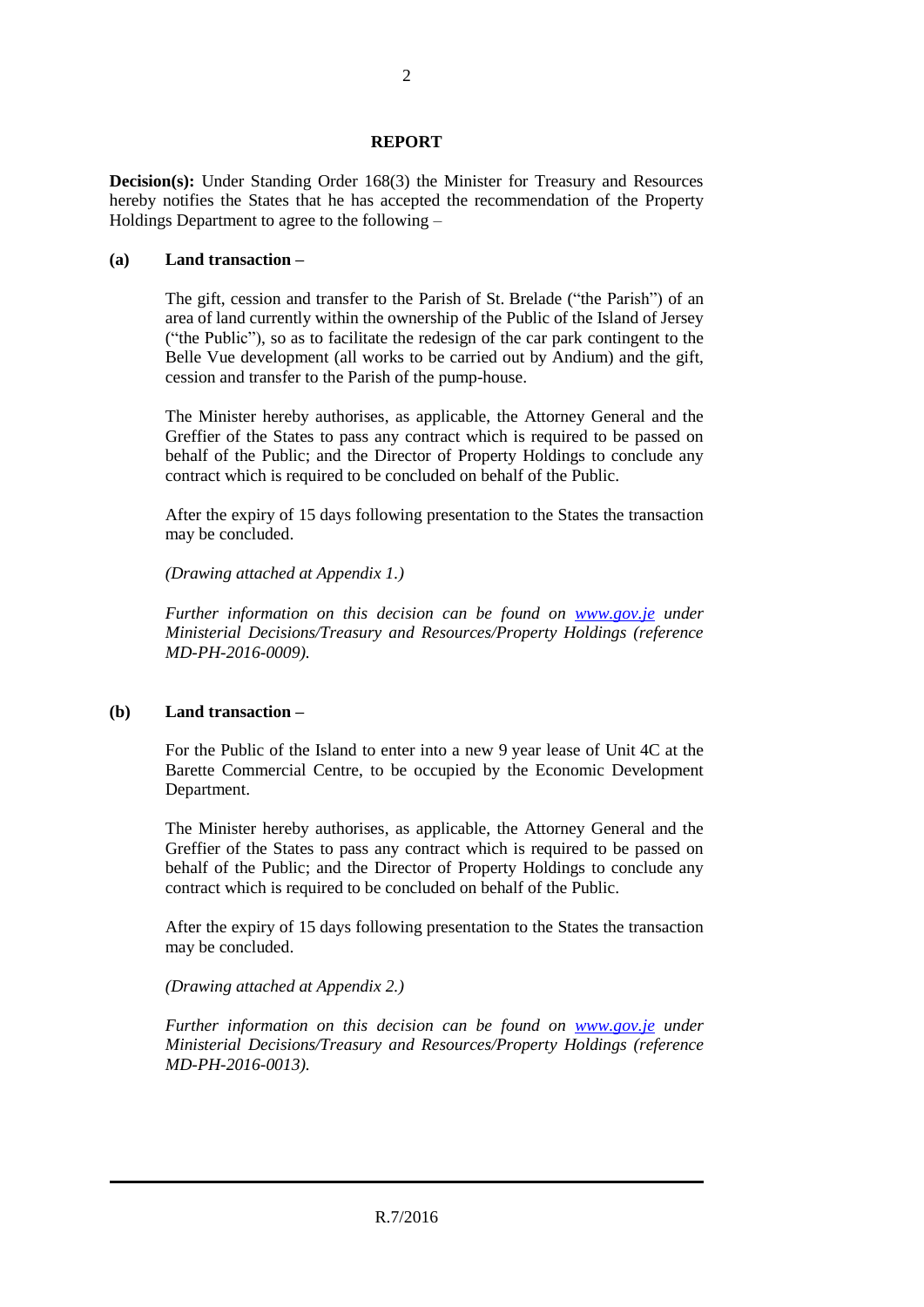

**APPENDIX 1**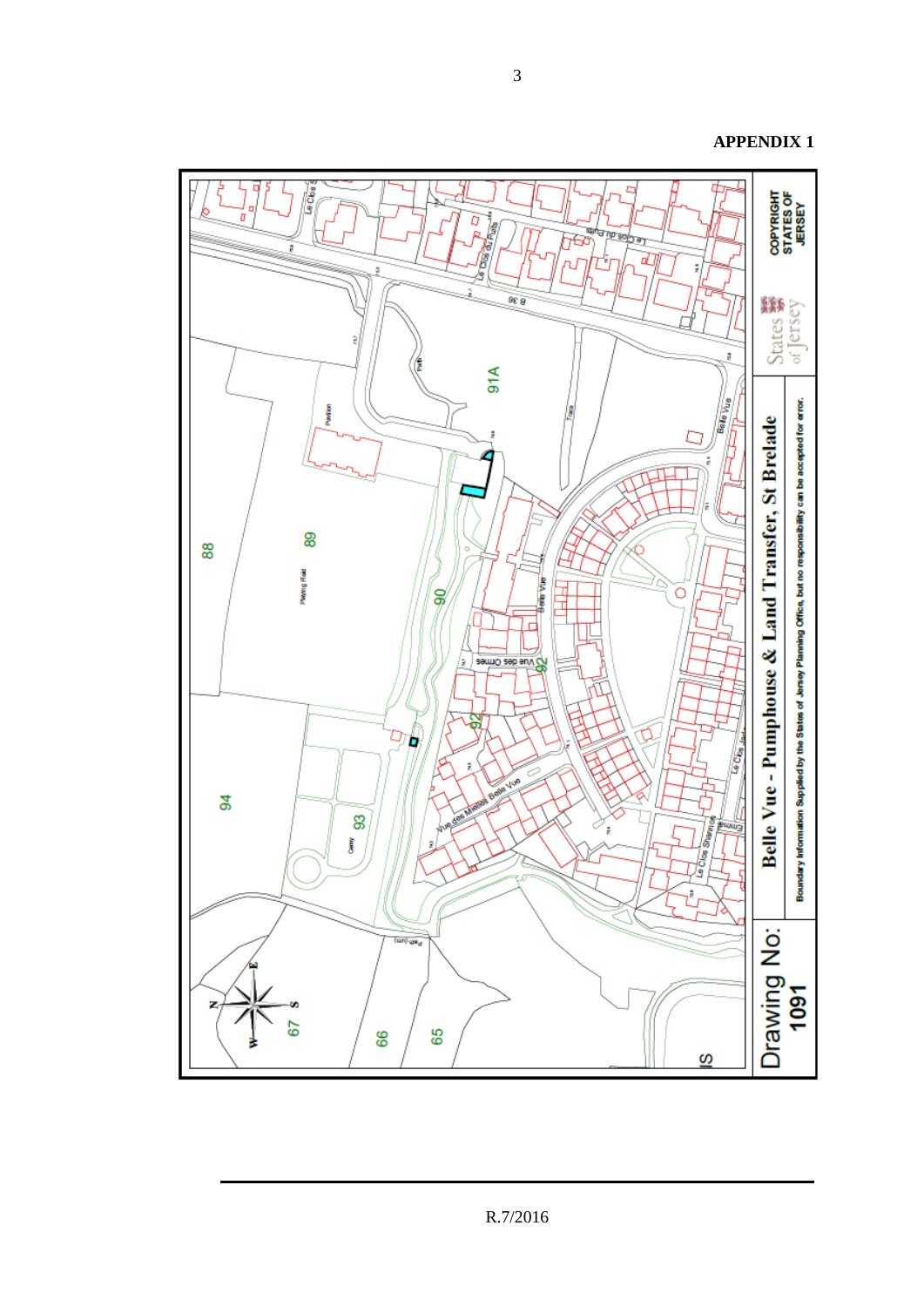